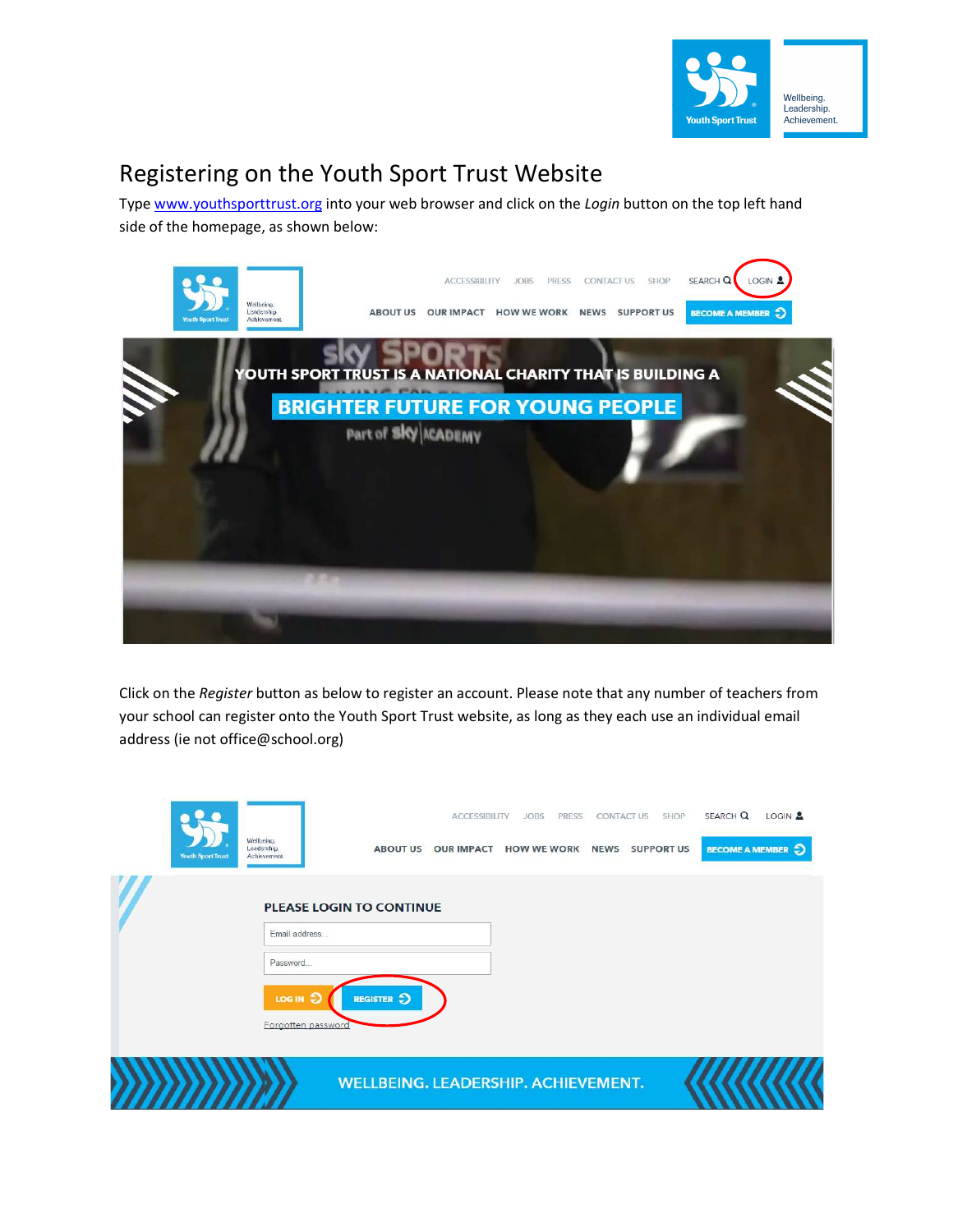

Enter your email address and select the roles that describe the jobs you do:

|                                        | Enter your email address and select the roles that describe the jobs you do:<br>Wellbeing.<br>Leadership.<br><b>Youth Sport Trust</b><br>Achievement. |
|----------------------------------------|-------------------------------------------------------------------------------------------------------------------------------------------------------|
| Begin Registration                     |                                                                                                                                                       |
| Email *                                | Please enter your email address (ideally your work email address, if you are<br>registering for work purposes).                                       |
|                                        | Please tell us about the jobs you do.                                                                                                                 |
| (Tick all that apply)*                 | I am student                                                                                                                                          |
|                                        | I work at a school or FE/HE Institution (Teacher, Head Teacher, etc)                                                                                  |
|                                        | I am a School Games Organiser (SGO) based at a School or FE/HE Institution<br>I am a School Games Organiser (SGO) based at a Local Authority          |
|                                        | I I work for a National Governing Body of Sport (NGB)                                                                                                 |
|                                        | I I work for a County Sport Partnership (CSP)<br>I I work for a Local Organising Committee (LOC)                                                      |
|                                        | I work for a Local Authority (LA)                                                                                                                     |
|                                        | I I work for a Commercial Organisation (PLC, Ltd Company, Partnership, Sole Trader)<br>None of the above                                              |
|                                        |                                                                                                                                                       |
|                                        | Continue                                                                                                                                              |
|                                        |                                                                                                                                                       |
|                                        | <b>CREATE ACCOUNT</b><br>continue through the series of registration screens until you reach the<br>button.                                           |
|                                        | If your email address is already registered with us, you will see the following message:                                                              |
|                                        |                                                                                                                                                       |
| in Registration                        |                                                                                                                                                       |
|                                        |                                                                                                                                                       |
| Good News! You are already registered. | Please click here to login or retrieve your password.                                                                                                 |
|                                        |                                                                                                                                                       |
|                                        |                                                                                                                                                       |
|                                        |                                                                                                                                                       |
|                                        |                                                                                                                                                       |
|                                        | Please click on the link to retrieve your password; it will take you to the following screen:                                                         |

Please continue through the series of registration screens until you reach the **Continuation** button.

| <b>Begin Registration</b> |                                                                                                 |
|---------------------------|-------------------------------------------------------------------------------------------------|
|                           | Good News! You are already registered.<br>Please click here to login or retrieve your password. |
|                           |                                                                                                 |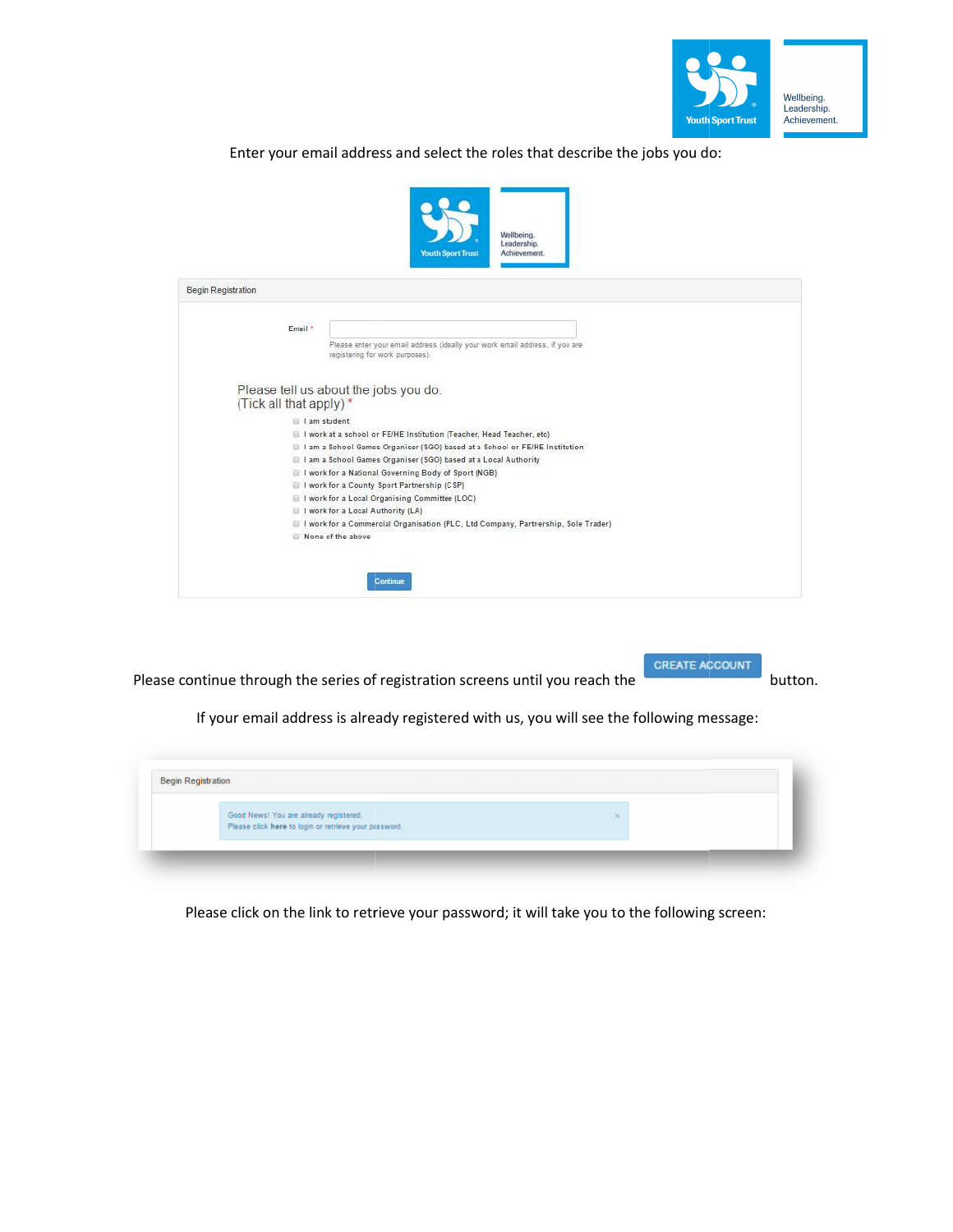

| <b>Youth Sport Trust</b> | Wellbeing.<br>Leadership.<br>Achievement.                                                                                                                   |
|--------------------------|-------------------------------------------------------------------------------------------------------------------------------------------------------------|
| Login                    |                                                                                                                                                             |
| Username (Email)         |                                                                                                                                                             |
| Password                 |                                                                                                                                                             |
|                          | Login                                                                                                                                                       |
|                          | Forgot Password? Retrieve.<br>If you need any assistance please call our Registration helpline on<br>01509 226600 or email registration@youthsporttrust.org |

Click on the "<u>Retrieve</u>" link beneath the "Username" and "Password" fields, next to "Forgot Password?" as<br>shown above. This will take you to the following screen: shown above. This will take you to the following screen:

| Username: |                                                                                                                            |  |  |
|-----------|----------------------------------------------------------------------------------------------------------------------------|--|--|
|           |                                                                                                                            |  |  |
| Submit    |                                                                                                                            |  |  |
|           |                                                                                                                            |  |  |
|           | If you need any assistance please call our Registration helpline on 01509 226600 or email registration@youthsporttrust.org |  |  |

Enter your email address here. You will then see the following message:



Please then open your emails and the email entitled "Your new YST Membership password". Click on the link within, which will take you to the following screen: